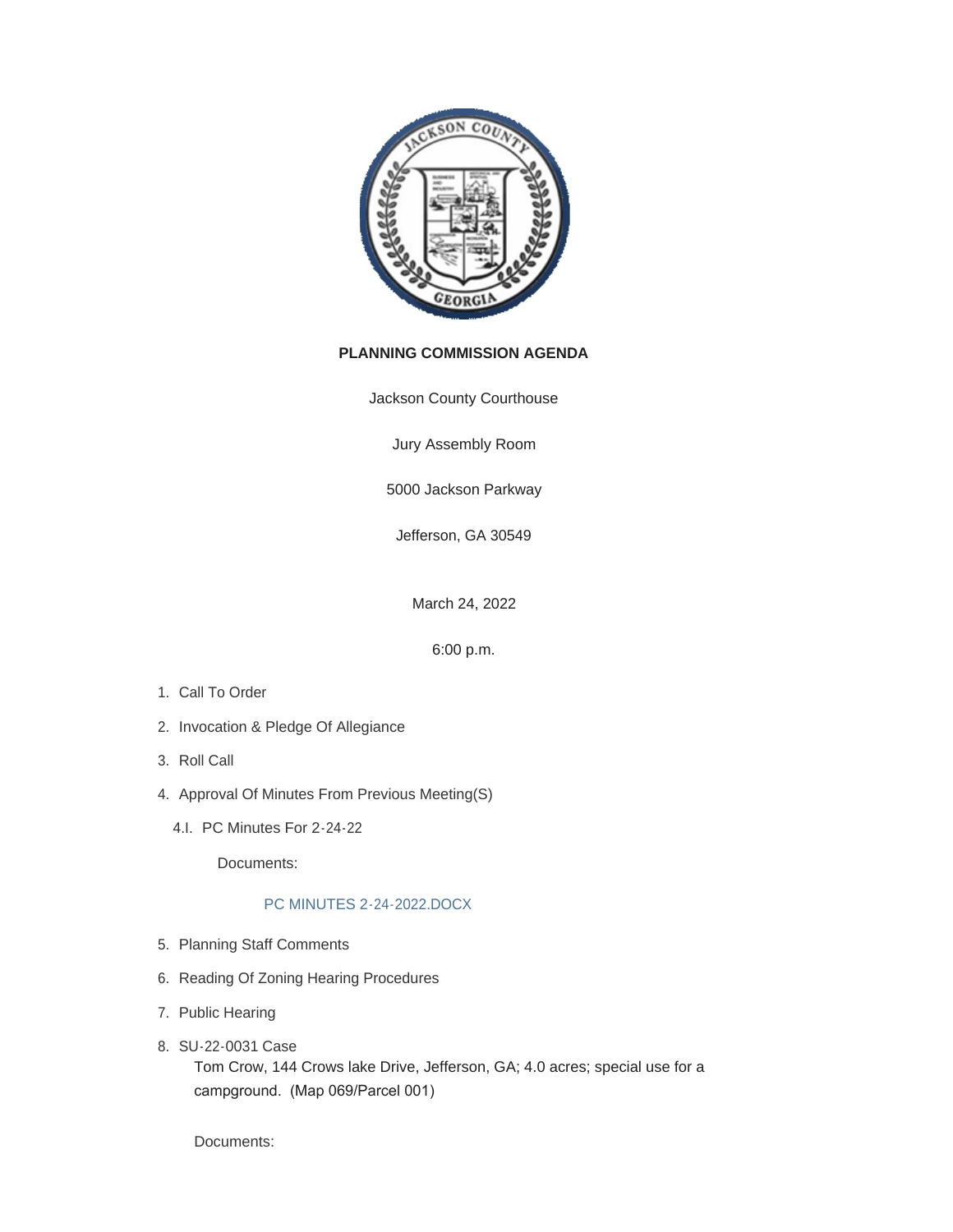RZ-22-0101 Case 9.

D. O. Overstreet, LLC (Mike Guynn, Frank B. McGowan, Alan Dale Overstreet), Pettijohn Rd., Pendergrass, GA; 150.877 acres; rezone from A-2 (Agricultural Rural Farm District) to L-I (Light Industrial District) for industrial use. (Map 090/Parcel 005A)

Documents:

## [RZ-22-0101 CASE.PDF](http://www.jacksoncountygov.com/AgendaCenter/ViewFile/Item/1717?fileID=12357)

MA-22-0097 Thru MA-22-0105 Cases 10.

MA-22-0097 - GCP Development (Gardner Lee), Hwy. 129 North, Jefferson, GA; 8.0 acres; change the Character Area Map from "Suburban" to "Urban" and change the Future Land Use Map from "Commercial" and "Residential" to "Industrial". (Map 080/Parcel 001Q)

MA-22-0098 - GCP Development (Gardner Lee), Hwy. 129 North, Jefferson, GA; 9.0 acres; change the Character Area Map from "Suburban" to "Urban" and change the Future Land Use Map from "Commercial" to Industrial". (Map 080/Parcel 001H1)

MA-22-0099 - GCP Development (Gardner Lee), Hwy. 129 North, Jefferson, GA; 1.0 acre; change the Character Area Map from "Suburban" to "Urban" and change the Future Land Use Map from "Commercial" to Industrial". (Map 080/Parcel 001H2)

MA-22-0100 - GCP Development (Gardner Lee), Hwy. 129 North, Jefferson, GA; 3.0 acres; change the Character Area Map from "Suburban" to "Urban" and change the Future Land Use Map from "Commercial" to "Industrial". (Map 080/Parcel 001M)

MA-22-0101 - GCP Development (Gardner Lee), Hwy. 129 North, Jefferson, GA; 17.75 acres; change the Future Land Use Map from "Commercial" to "Industrial". (Map 080/Parcel 001B2)

MA-22-0102 - GCP Development (Gardner Lee), 3686 Hwy. 129 North, Jefferson, GA; 32.45 acres; change the Future Land Use Map from "Commercial" to "Industrial". (Map 080/Parcel 001B)

MA-22-0103 - GCP Development (Gardner Lee), Hwy. 129 North, Jefferson, GA; 32.223 acres; change the Character Area Map from "Suburban" to "Urban" and change the Future Land Use Map from "Commercial", "Industrial", "Residential" to "Industrial". (Map 080/Parcel 001H)

MA-22-0104 - GCP Development (Gardner Lee), 86 Possum Creek Rd., Jefferson, GA; 23.03 acres; change the Character Area Map from "Suburban" to "Urban" and change the Future Land Use Map from "Commercial" to "Industrial". (Map 080/Parcel 001E)

MA-22-0105 - GCP Development (Gardner Lee), 214 Possum Creek Rd., Jefferson, GA; 5.90 acres; change the Character Area Map from "Suburban" to "Urban" and change the Future Land Use Map from "Commercial" to "Industrial". (Map 080/Parcel 001C)

Documents:

[MA-22-0097 THRU MA-22-0105 WITHDRAWAL LETTER AND STAFF](http://www.jacksoncountygov.com/AgendaCenter/ViewFile/Item/1718?fileID=12358)  REPORTS.PDF [MA-22-0097 THRU MA-22-0105 MAPS.PDF](http://www.jacksoncountygov.com/AgendaCenter/ViewFile/Item/1718?fileID=12359) [MA-22-0097 THRU MA-22-0105 CASE - 2.PDF](http://www.jacksoncountygov.com/AgendaCenter/ViewFile/Item/1718?fileID=12360) [MA-22-0097 THRU MA-22-0105 PICTURES.PDF](http://www.jacksoncountygov.com/AgendaCenter/ViewFile/Item/1718?fileID=12361)

RZ-22-0102 Thru RZ-22-0108 Cases 11.

RZ-22-0102 - Calmat Co./Vulcan Materials Co. (Jimmy Fleming), 1626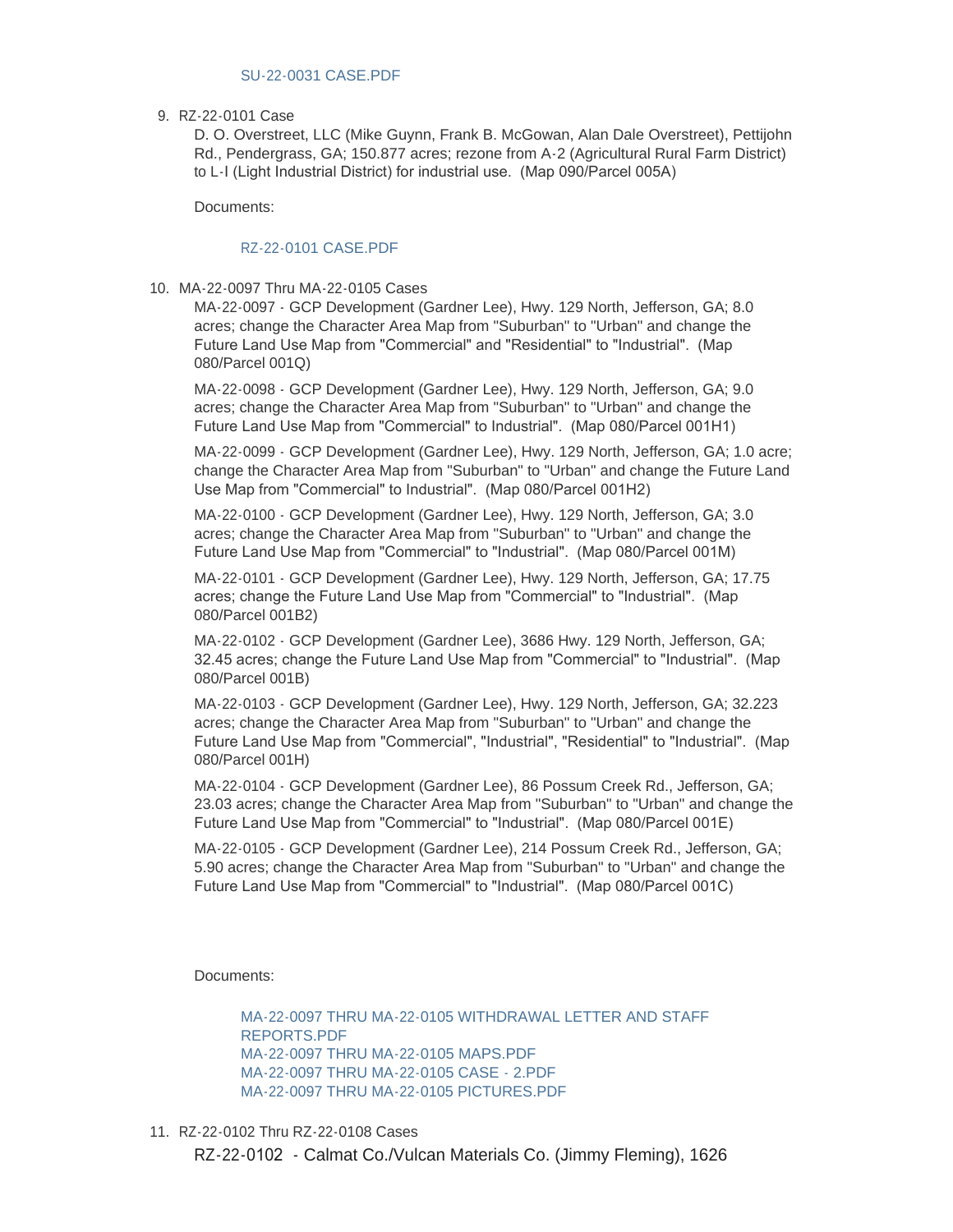Valentine Industrial Pkwy., Pendergrass, GA; 50.21 acres; rezone from A-2 (Agricultural Rural Farm District) to H-I (Heavy Industrial District) for a mining development. (Map 091/Parcel 012B)

RZ-22-0103 - Calmat Co./Vulcan Materials Co. (Jimmy Fleming), Valentine Industrial Pkwy., Pendergrass, GA; 49.77 acres; rezone from G-I (General Industrial District) to H-I (Heavy Industrial District) for a mining development. (Map 079/Parcel 002A)

RZ-22-0104 – Calmat Co./Vulcan Materials Co. (Jimmy Fleming), Bill Wright Road, Pendergrass, GA; 47.67 acres; rezone from G-I (General Industrial District) to H-I (Heavy Industrial District) for a mining development. (Map 079/Parcel 002)

RZ-22-0105 - Calmat Co./Vulcan Materials Co. (Jimmy Fleming), Bill Wright Road, Pendergrass, GA; 6.64 acres; rezone from A-2 (Agricultural Rural Farm District) to H-I (Heavy Industrial District) for a mining development. (Map 079/Parcel 003A)

RZ-22-0106 - Calmat Co./Vulcan Materials Co. (Jimmy Fleming), Bill Wright Road, Pendergrass, GA; 23.23 acres; rezone from G-I (General Industrial District) to H-I (Heavy Industrial District) for a mining development. (Map 079/Parcel 004A)

RZ-22-0107 - Calmat Co./Vulcan Materials Co. (Jimmy Fleming), Bill Wright Road, Pendergrass, GA; 29.87 acres; rezone from G-I (General Industrial District) to H-I (Heavy Industrial District) for a mining development. (Map 079/Parcel 009A)

RZ-22-0108 - Calmat Co./Vulcan Materials Co. (Jimmy Fleming), Bill Wright Road, Pendergrass, GA; 95.47 acres; rezone from G-I (General Industrial District) to H-I (Heavy Industrial District) for a mining development. (Map 078/Parcel 012)

Documents:

[RZ-22-0102 THRU RZ-22-0108 STAFF REPORTS.PDF](http://www.jacksoncountygov.com/AgendaCenter/ViewFile/Item/1719?fileID=12362) [RZ-22-0102 THRU RZ-22-0108 MAPS.PDF](http://www.jacksoncountygov.com/AgendaCenter/ViewFile/Item/1719?fileID=12363) [RZ-22-0102 THRU RZ-22-0108 CASE.PDF](http://www.jacksoncountygov.com/AgendaCenter/ViewFile/Item/1719?fileID=12364) [RZ-22-0102 THRU RZ-22-0108 APPENDICES.PDF](http://www.jacksoncountygov.com/AgendaCenter/ViewFile/Item/1719?fileID=12365) [RZ-22-0102 THRU RZ-22-0108 PICTURES.PDF](http://www.jacksoncountygov.com/AgendaCenter/ViewFile/Item/1719?fileID=12366)

12. SU-22-0032 Thru SU-22-0038 Cases SU-22-0032 – Calmat Co./Vulcan Materials Co. (Jimmy Fleming), 1626